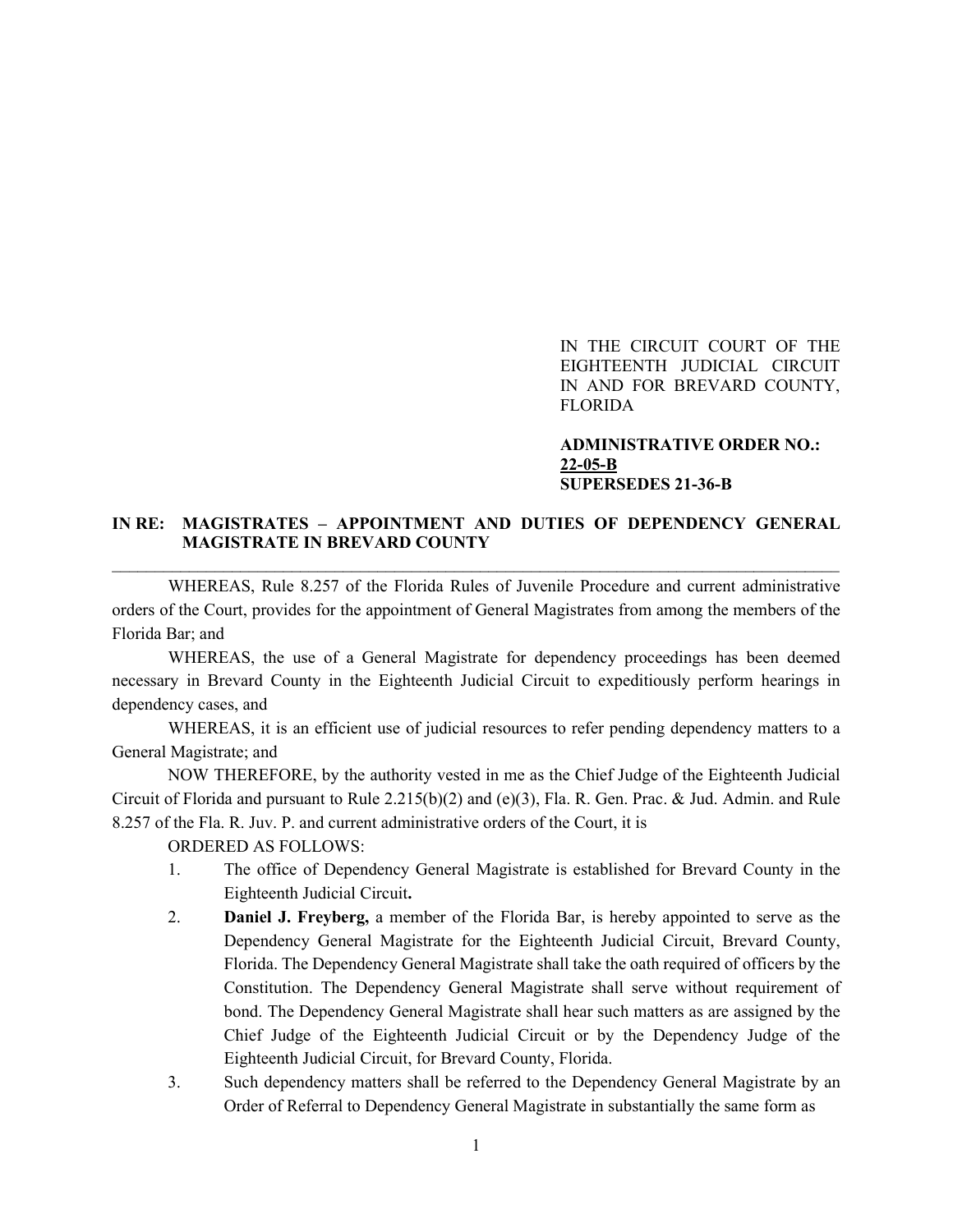Attachment "A" hereto, except that all dependency cases pending in the Eighteenth Judicial Circuit as of December 1, 2021, are hereby referred to the Dependency General Magistrate for the purpose of holding Judicial Review hearings pursuant to §39.701, Fla. Stat. (2020) and other hearings such as arraignments, advisory hearings, status hearings and/or hearings as assigned by the judge having jurisdiction over the case. Upon conclusion of the hearing the Dependency General Magistrate shall evaluate the evidence and promptly submit a report and recommended order to the court, setting forth appropriate findings of fact.

- 4. If there are dependency (DP) cases with related Domestic Relations (DR) cases, those DR cases may be referred to the Dependency General Magistrate as well. Injunction proceedings will continue to be heard only by the dependency judge**.**
- 5. The Dependency General Magistrate shall perform all duties and have all authority granted under Rule 8.257 of the Florida Rules of Juvenile Procedure and current administrative orders of the Court.
- 6. As required by Rule 8.257 of the Florida Rules of Juvenile Procedure and current administrative orders of the Court, all proceedings conducted by the Dependency General Magistrate shall be recorded by electronic means, pursuant to the provisions of Fla. R. Gen. Prac. & Jud. Admin. 2.535(h)(4), or by a court reporter. DONE AND ORDERED this 11th day of January, 2022.

 JESSICA RECKSEIDLER JESSICA RECKSEIDLER CHIEF JUDGE

Distribution:

Distribution: All Circuit and County Judges (Brevard County) Court Administration (Brevard and Seminole Counties) Clerk of Court (Brevard County) Public Defender (Brevard County) State Attorney (Brevard County) Sheriff (Brevard County) Bar Association (Brevard County) Law Library (Brevard County) County Attorney (Brevard County)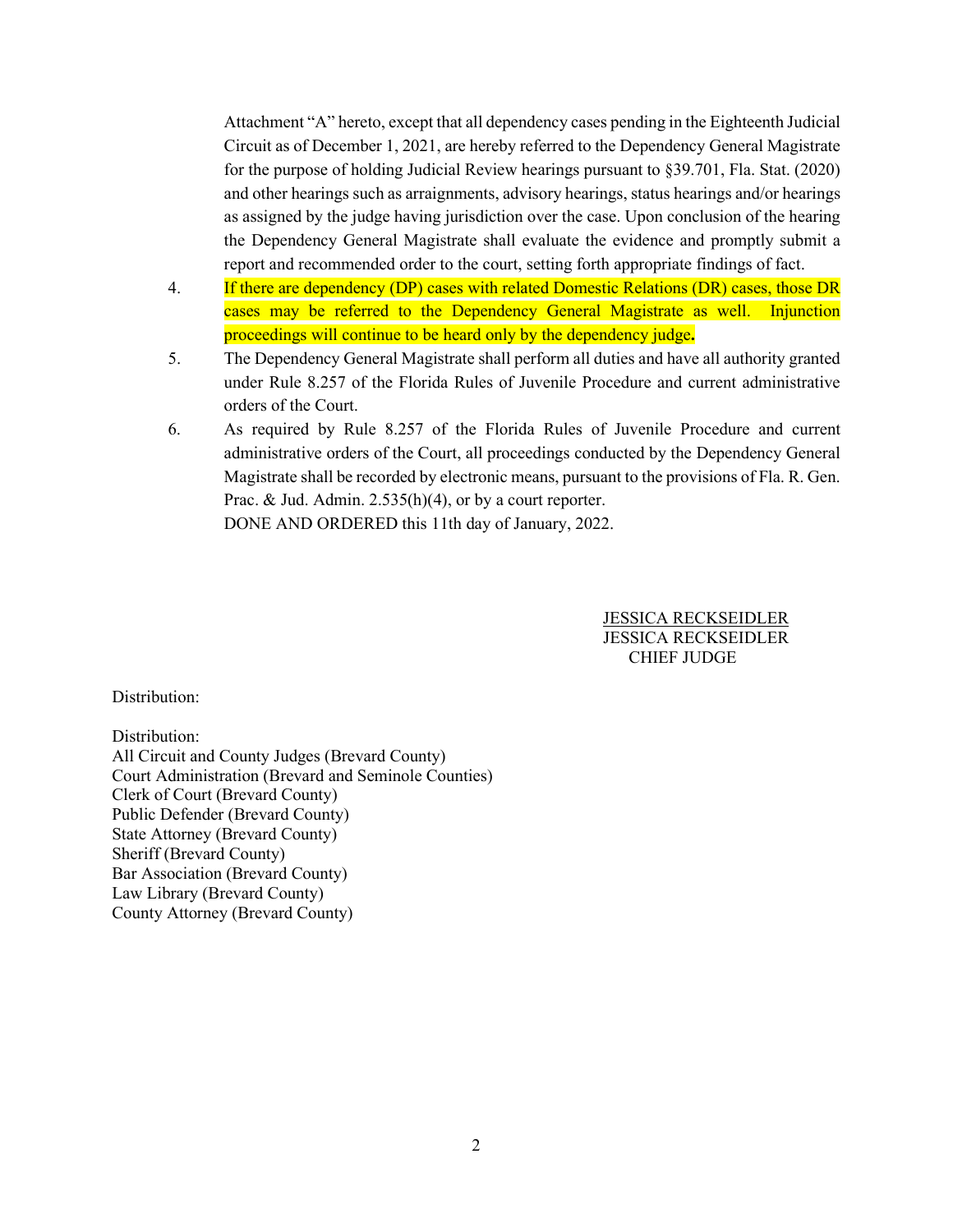### **ATTACHMENT "A"**

**IN THE CIRCUIT COURT OF THE EIGHTEENTH JUDICIAL CIRCUIT IN AND FOR BREVARD COUNTY, FLORIDA**

#### **IN THE INTEREST OF: JUVENILE DIVISION**

CASE NO.:

**Minor Child(ren)**

#### **ORDER OF REFERRAL TO DEPENDENCY GENERAL MAGISTRATE**

**THIS CASE IS REFERRED TO THE DEPENDENCY GENERAL MAGISTRATE** on the following issues:

- [ ] Arraignment
- [ ] Disposition
- [ ] Advisory Hearing
- [ ] Status Hearings
- [ ] Judicial Review Hearings
- [ ] Status/Motion Hearings
- [ ] DR cases, if applicable, except for injunction proceedings
- $\begin{bmatrix} 1 & 1 \end{bmatrix}$

# **AND ANY OTHER MATTER RELATED THERETO**.

**\_\_\_\_\_\_\_\_\_\_\_\_\_\_\_\_\_\_\_\_\_\_\_\_\_\_\_\_\_\_\_\_\_\_\_\_\_\_\_\_\_\_\_\_\_/**

**IT IS FURTHER ORDERED** that the above issues are referred to the Dependency General Magistrate **Daniel F. Freyberg** for further proceedings, under Rule 8.257 of the Florida Rules of Juvenile Procedure and current administrative orders of the Court.

The Dependency General Magistrate is authorized to administer oaths, conduct hearings, which may include taking of evidence, and shall file a report and recommendations that contain findings of fact, conclusions of law, and the name of the court reporter, if any.

**Unless already set for hearing**, the Dependency General Magistrate shall assign a time for the proceedings as soon as reasonably possible after this referral is made and shall give notice to each of the parties either directly or by directing counsel or a party to file and serve a notice of hearing.

**A REFERRAL TO A DEPENDENCY GENERAL MAGISTRATE REQUIRES THE CONSENT OF ALL PARTIES. YOU ARE ENTITLED TO HAVE THIS MATTER HEARD BY A JUDGE. IF YOU DO NOT WANT TO HAVE THIS MATTER HEARD BY THE DEPENDENCY GENERAL MAGISTRATE, YOU MUST FILE A WRITTEN OBJECTION TO THE REFERRAL WITHIN 10 DAYS OF THE TIME OF SERVICE OF THIS ORDER. IF THE TIME SET FOR THE HEARING IS LESS THAN 10 DAYS AFTER SERVICE OF THIS ORDER, THE OBJECTION MUST BE MADE BEFORE THE HEARING. FAILURE TO FILE A WRITTEN OBJECTION WITHIN THE APPLICABLE TIME PERIOD IS DEEMED TO BE A CONSENT TO THE REFERRAL.**

**REVIEW OF THE REPORT AND RECOMMENDATIONS MADE BY THE DEPENDENCY GENERAL MAGISTRATE SHALL BE BY EXCEPTIONS AS PROVIDED IN**